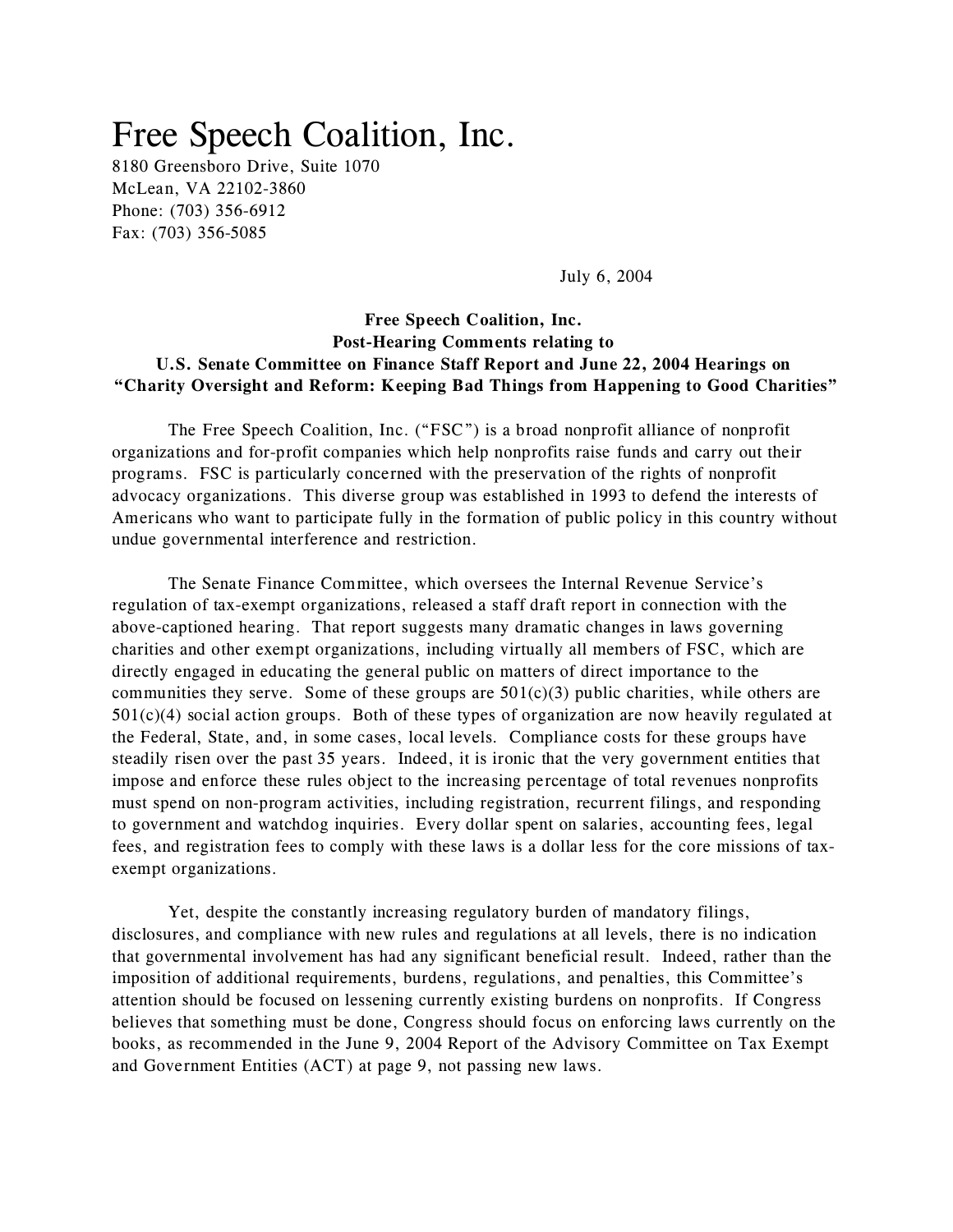In these comments, FSC points out the shortcomings of many of the proposed solutions contained in the discussion draft, numbered to correspond to the sections of that document.

## **A. Exempt Status Reforms**

**1. Five-year review of tax-exempt status by the IRS.** The draft proposes a five-year review of tax-exempt status. Such a proposal is ill-conceived and would produce absurd results. First of all, there is no demonstrated need for such a pervasive, burdensome requirement, whose benefits to the public are not even apparent. In addition to the costly, unnecessary burdens it would impose on tax-exempt organizations, it would overtax the regulators themselves. The Service is already unable to respond in a timely fashion to applications for recognition of exemption (Forms 1023 and 1024). Field offices send many of these applications to the National Office without even opening a case file in order to reduce their swollen caseload, and in return the National Office is reportedly returning these applications because it does not have the resources to review them. This proposal would increase the number of such renewal applications to be considered each year by hundreds of thousands! Without significant added resources, it is highly unlikely these applications actually will be reviewed by the Service. Requirement that these also be made available to the public, as Forms 1023 and 1024 now must be, would kill plenty of additional trees, consume lots more time of an organization's staff, and help to make accountants and lawyers rich, but would not result in any perceptible benefit to the public.

**2. Donor advised fund reforms.** Eleven new rules are suggested for DAFs, primarily focused on for-profit investment houses that create the charities housing them, and then manage their funds. Again, it is not clear why such intricate and comprehensive changes should be necessary in view of the statutes and regulations currently in force. Perhaps one constructive suggestion would be for the IRS to publish a list of approved foreign charities to which grants could be made, not only by DAFs, but also private foundations and other public charities without having to exercise the equivalent of expenditure responsibility over them. This proposal could actually *cut* overhead for many charities and get *more* money out for mission. Private foundations should also be allowed to discharge the charitable pledges of their creators, as they are no less worthy than DAFs and their creators in this respect.

**3. Supporting organizations.** Eliminating Type III (Code Section 509(a)(3)) support organizations is an extremely bad idea. If specific problems concerning manipulation of Section  $509(a)(3)$  organizations have been discovered, that specific conduct should be addressed. This proposal would make it very difficult for many charities, social action groups, unions, agricultural and horticultural organizations, and trade and professional associations to conduct their legitimate, educational, and other ancillary activities through subsidiaries that would qualify for tax exemption. For example, a trade association that wishes to conduct educational programs may want to do so through a public charity. If, however, those educational activities cannot pass the public support tests of Code Section  $509(a)(1)$  and  $(2)$  — for example, where more than one-third of the subsidiary's support comes from passive income and the rest of its revenue comes from conference registrations — the entity would be treated as a private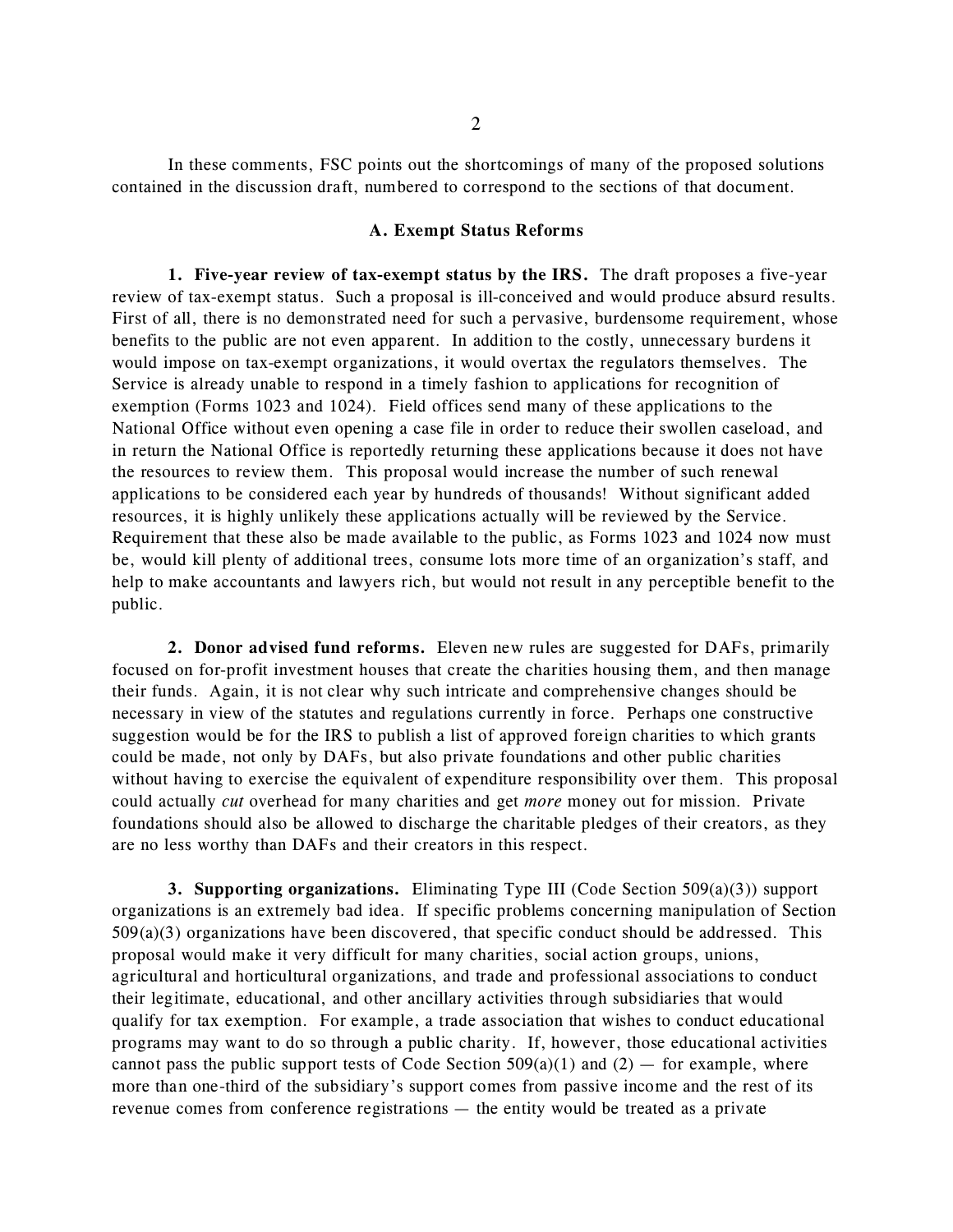foundation. This was just the sort of foolish result that Code Section  $509(a)(3)$  was enacted to prevent. The Committee should reject "throwing out the baby with the bath water," which is what repeal of Code Section  $509(a)(3)$  would be.

**4. Revise exemption standards for credit counseling organizations.** These proposals apparently were made in response to particular abuses that have been discovered among some organizations in the debt counseling field. The Service is now engaged in auditing over half of this industry, and there is no reason to believe that the Service lacks the tools to deal with each of the abuses reported to date. If more definite rules are required, these can be issued by the Treasury Department in regulations and rulings, and enforced by the courts. Statutes that attempt to micro-manage complex business and financial relationships almost always end up creating unintended consequences that can only be remedied by more legislation. The results of the credit counseling audits in progress by the IRS will demonstrate whether proceeding by regulation is inadequate, but there appears to be no indication of this at the present time.

**5. Revoke charitable status for accommodations to tax shelters.** Active participation by a charity in tax evasion is certainly illegal, and in the appropriate case could justify revocation of the organization's exemption. Imposing the tax in appropriate cases would also make sense, as it presumably will steer charities away from such schemes. A requirement for advance approval, however, would require organizations to come to the Service with every new idea proposed in connection with planned giving, partnerships with for-profit companies, and the like  $-$  or risk the possibility that the proposed activity is substantially similar to a listed transaction. Further, the IRS likely will be unable to respond to these requests in a timely manner. If more regulation is needed here, it should follow the path of other tax regulation, and include appropriate standards by which the conduct in question could be evaluated.

#### **B. Insider and Disqualified Person Reforms**

**1. Apply private foundation self-dealing rules to public charities and modify intermediate sanction compensation rules.** There should be a compelling evidentiary record to justify extending the self-dealing regulations, as proposed, to public charities. This would amount to extremely expansive regulatory change which has not been considered necessary in the past. Furthermore, this proposal points out an existing unfairness in the law that Staff proposes to extend further. Social action organizations, contributions to which are *not* tax deductible, were subjected to intermediate sanctions in 1996. There was no apparent justification for imposing those rules upon  $501(c)(4)$  organizations, beyond the fact that such groups inform constituents about the actions of legislators and rally them to contact their representatives — obviously an uncomfortable prospect for those in positions of legislative power. Prior to that time, the basic difference between charities and these groups had been recognized by Congress, the Service, and even by the Supreme Court as a healthy safety valve, permitting lobbying and even political activity to be conducted by organizations related to charities that did not receive tax-deductible contributions. Regan v. Taxation with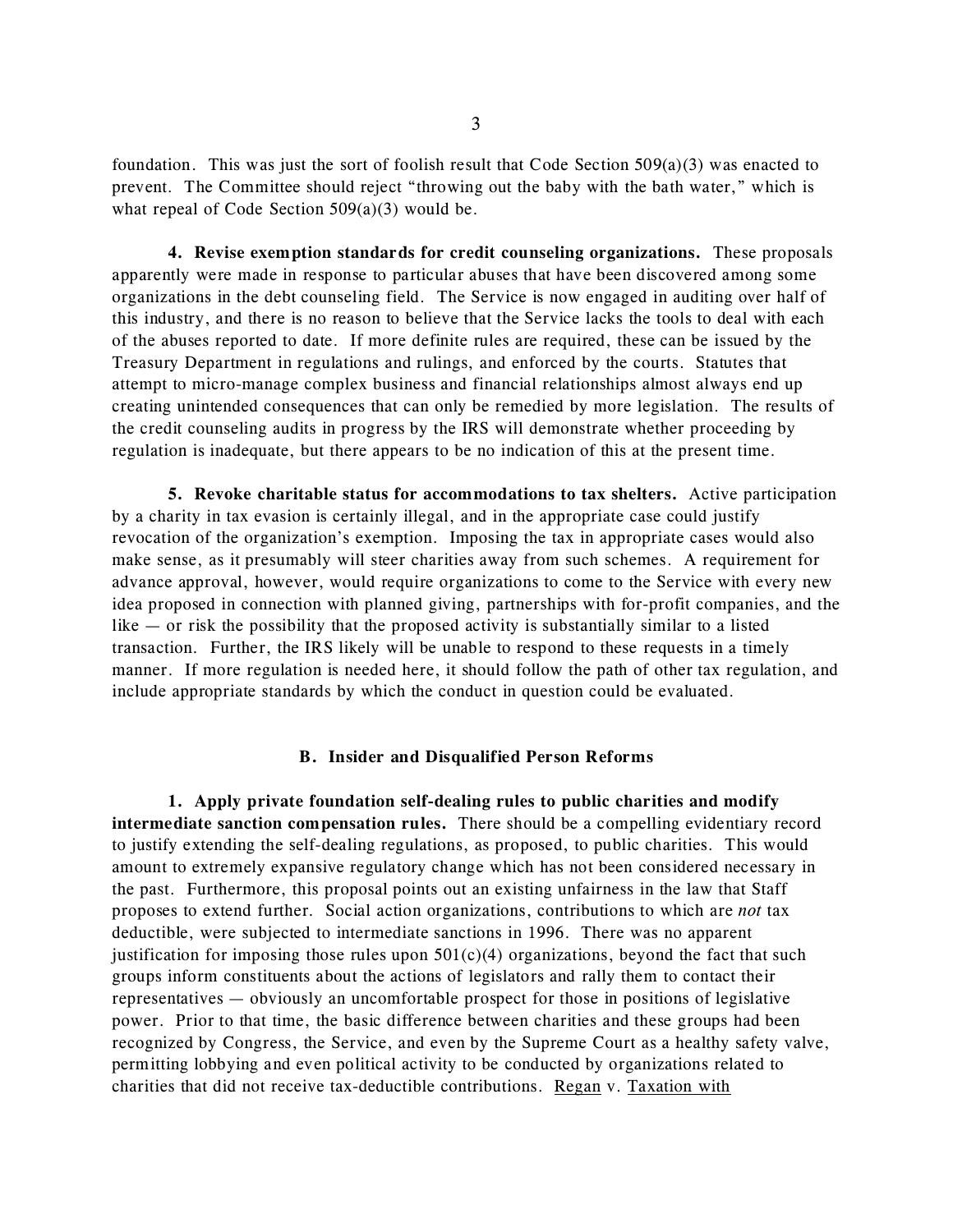Representation of Wash., 461 U.S. 540, 544 and fn. 6 (1983). Staff now proposes to treat these organizations as private foundations.

This proposal is truly odd, since trade and professional associations which *do* receive tax-deductible contributions from their members are omitted, as are fraternal and beneficiary organizations, veterans groups, and social clubs. Organizations that have more in common with charities than do social action groups are given a free ride, while social action groups, which deal directly with the public and serve a recognized, constitutionally-protected function, are discouraged by ever more burdensome regulation. It is doubtful that Congress could field a reasonable basis for this discrimination between social action groups and these others classes of entities. The proposal to apply private foundation rules to social welfare organizations should be rejected, even if it is ultimately decided to extend the private foundation self-dealing rules to public charities.

**2. Expand definition of disqualified person.** See comments to section B.1.

**3. Increase taxes for self-dealing, jeopardizing investments, and taxable expenditures.** See comments to section B.1.

**4. Compensation of private foundation trustees.** This Staff proposal appears to ignore the realities of the non-governmental world. First, not paying directors would not necessarily result in better directors. If directors would not serve on the boards of publicly-held corporations without compensation, why disadvantage nonprofits in seeking qualified directors using compensation? Further, private foundations that do not pay trustees may attract trustees who seek to obtain compensation indirectly, such as through dealings with grantees or in other relationships to the organization.

There must be some understanding of real-world concerns of those who would otherwise like to serve on nonprofit boards. Intelligent people rarely choose to expose themselves to personal liability, public criticism, and governmental attack, for the time-consuming and costly work associated with meeting the existing standards of trustee responsibility, let alone the more stringent proposed rules. Such a proposal would result in only the wealthy (such as creators of the private foundations who have sufficient assets of their own to deflect these concerns), or those with nothing to lose, to serve as directors of private foundations. This could result in the pool of potential directors becoming shallow indeed, leading to more, not fewer, abuses.

**5. Compensation of disqualified persons.** Limiting the compensation of disqualified persons to government levels artificially limits the ability of nonprofits to recruit talented personnel. Such a proposal is unrealistic, and actually would be self-defeating. Over the past 25 years, some government salaries have failed to keep pace with those available out of government, and some public servants have left public service to put their children through college and otherwise pursue the American dream. To restrict the ability of nonprofits to recruit qualified leadership will deprive the nonprofit sector of those individuals it needs. Moreover, requiring for-profit companies to make executive compensation data publicly available did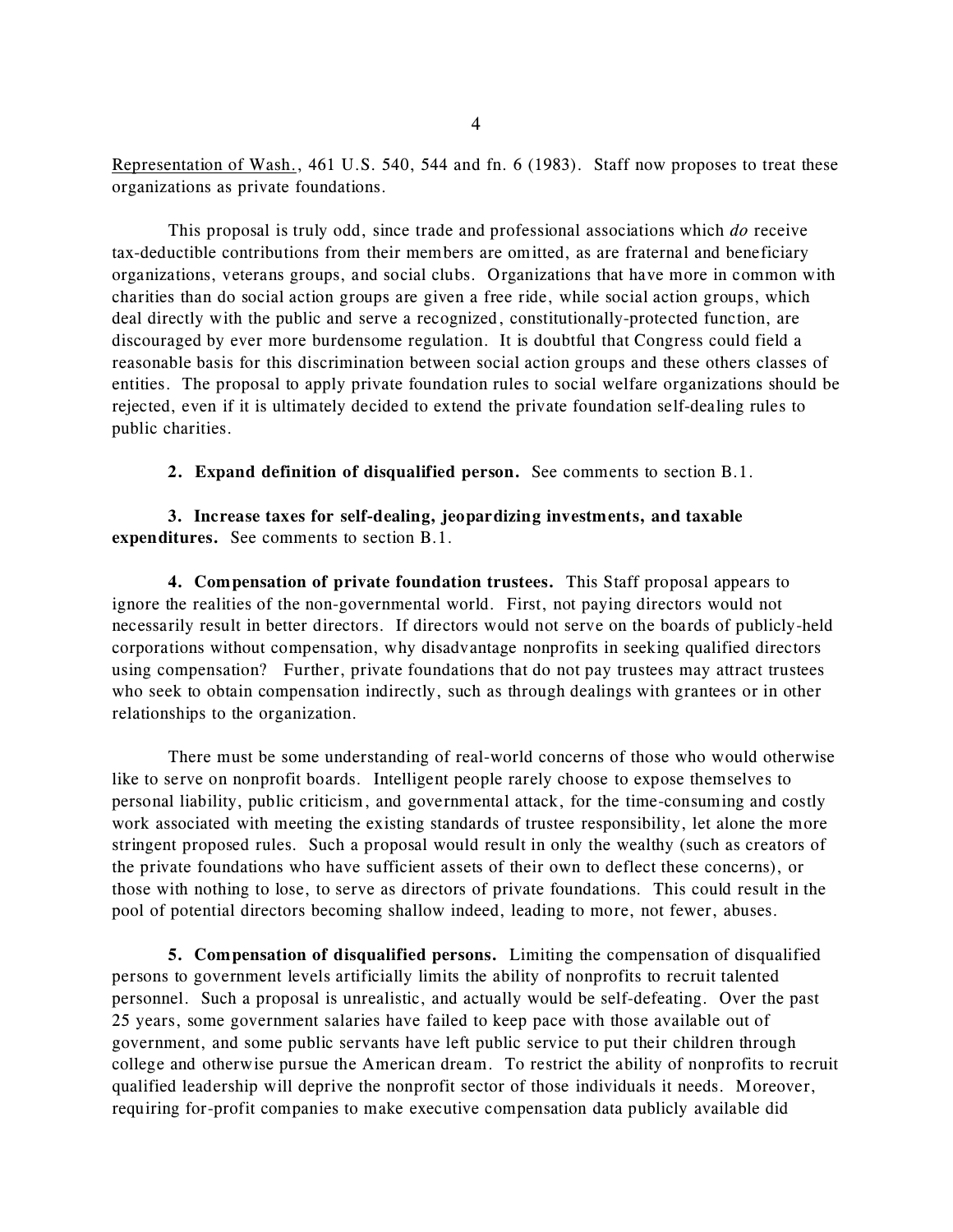nothing to stem the excesses evident in the Enron and Tyco cases, let alone to eliminate the disparity between workers' wages and executive salaries in certain for-profit companies. There is no reason to believe it will do better in the nonprofit sector. It makes no sense to harm the capabilities of the nonprofit sector to do its job so that its reputation in the eyes of some in government is preserved.

## **C. Grants and Expense Reforms**

**1. Treatment of administrative expenses of nonoperating foundations.** As noted above, more filings and reviews will require added government staff, not to mention added nongrant expense for the foundations, which would itself trigger these requirements more often. Failure to either review the filings or follow them up with audits would cause this to be an empty exercise. This proposal actually reinforces arguments already made above that requiring additional filings is not the answer for anyone.

**2. Encourage additional grant-making by private foundations.** It is not clear that this incentive would be enough to accomplish its goal; dropping the payout figure needed to obtain exemption from the 2 percent tax to 7 or 8 percent might be successful to some degree. In times of low investment return, however, such an approach would encourage speculative investment, which could not be thoroughly controlled by stiffening the Jeopardy Investment provisions of Code Section 4944.

**3. Prohibit foundation grants to donor advised funds.** The Service has already informally proposed this rule, which most DAF sponsors are already following.

**4. Limit amounts paid for travel, meals, and accommodation.** Abusive perks are always an easy target, and setting a bright line test such as government per diem rates has a certain superficial appeal. However, nonprofits are not able to take advantage of deeply discounted government airline and hotel rates. Furthermore, travel, meals, and accommodation coverage is no less an element of director, officer, and staff recruiting than other forms of compensation. To arbitrarily limit these small cost items clearly would result in limiting the pool of those willing to serve charity. Current rules, properly enforced, would in fact achieve the desired goal; more enforcement, not more arbitrary rules, is needed.

#### **D. Federal-State Coordination of Actions and Proceedings**

**1. Establish standards for acquisition/conversion of a non-profit.** This is a subject that has received much attention in connection with the purchase of nonprofit health facilities by for-profit organizations. The proposal raises important, difficult questions of federalism. Any legislation should clearly establish the lines of Federal versus State authority, and specify the extent of preemption intended by Congress. Failure to do so will likely result in conflicting rules at each level, turf wars over enforcement and uncertainty for charities that seek to "do right" by the public interest.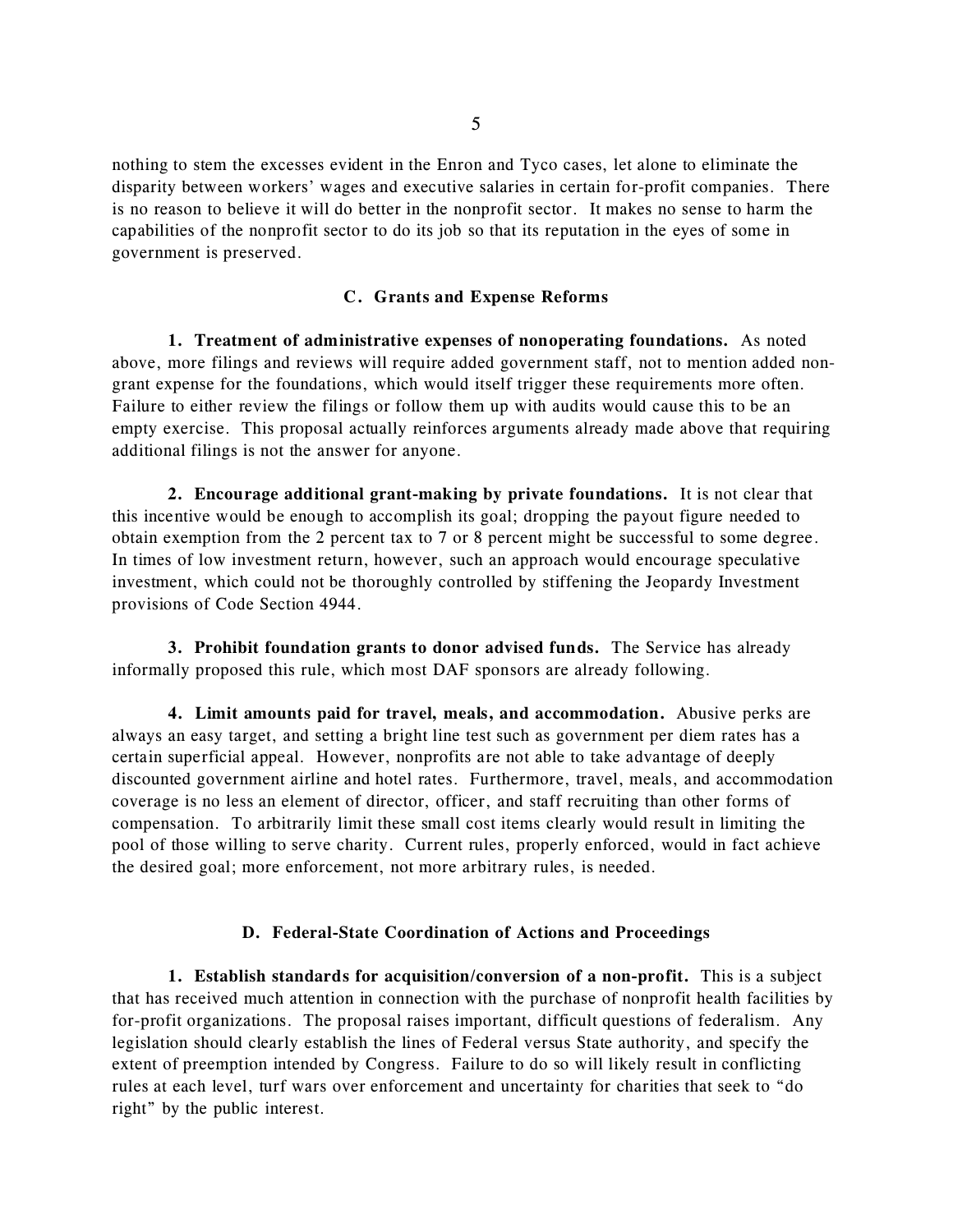**2. Provide States the authority to pursue federal actions.** This proposal highlights the risks associated with unlimited cooperation and information sharing between Federal and State authorities. It would almost certainly require the sharing of audit materials between the Federal and State enforcement arms, which is something that has traditionally raised issues of personal privacy, freedom of association, and abuse of power. If State and Federal enforcement authority is to be integrated in this way, information that is provided for one purpose could well be used for another, even though to do so would violate constitutional protections. The Federal government should gather only that information which it needs, and use it only for its own purposes. The same is true for States. If wrongdoing is found, the agency uncovering it should deal with it, rather than some type of Federal-State consortium threatening to exponentially increase the consequences of a misstep. Federalism issues must be carefully considered before any regulatory measure of this type is established.

## **E. Improve Quality and Scope of Forms 990 and Financial Statements**

The comments noted above concerning the cost of compliance are particularly important here. Thirty-five years of ever-increasing reporting on Form 990 have few demonstrated benefits, but clearly have increased administrative costs. There is no reason to believe that asking more questions will produce anything more than higher administrative costs with less money going to charity and more complaints about dropping percentages of funding going to mission.

**1. Require signature by Chief Executive Officer.** This proposal is unnecessary at best. Such a change would make it impossible for a CEO to delegate this responsibility to a CFO, who presumably has superior personal knowledge.

**2. Penalties for failure to file complete and accurate 990.** Government at all levels usually assumes malice and fraud by citizens. Honest mistakes are sometimes made by nonprofit officials and accountants, just as they are made by Congressmen and Congressional staffers. Intentional misrepresentation should be required before substantial penalties are threatened or imposed.

One hallmark of the Exempt Organizations function at the Service since its inception has been its commitment to ensuring organizations acted properly, regardless of whether it produced tax revenue. To incentivize the Exempt Organizations function by giving it the ability to benefit from tax collections would fundamentally change this from a function that does the right thing, to one that "follows the buck." This would be a dangerous development. In times of rising deficits, this would likely trigger the institutional self-preservation response to assert claims even where not justified, especially in view of the adverse publicity that such claims would bring.

**3. Penalty for failure to file timely 990.** Many times, apparent inconsistencies on Forms 990 are due to differing interpretations of the instructions or simple human error. Putting such heavy burdens on the organization for inadvertent error is unrealistic, and undoubtedly unfair. There are frequently genuine reasons that Forms 990 are filed late, most often to allow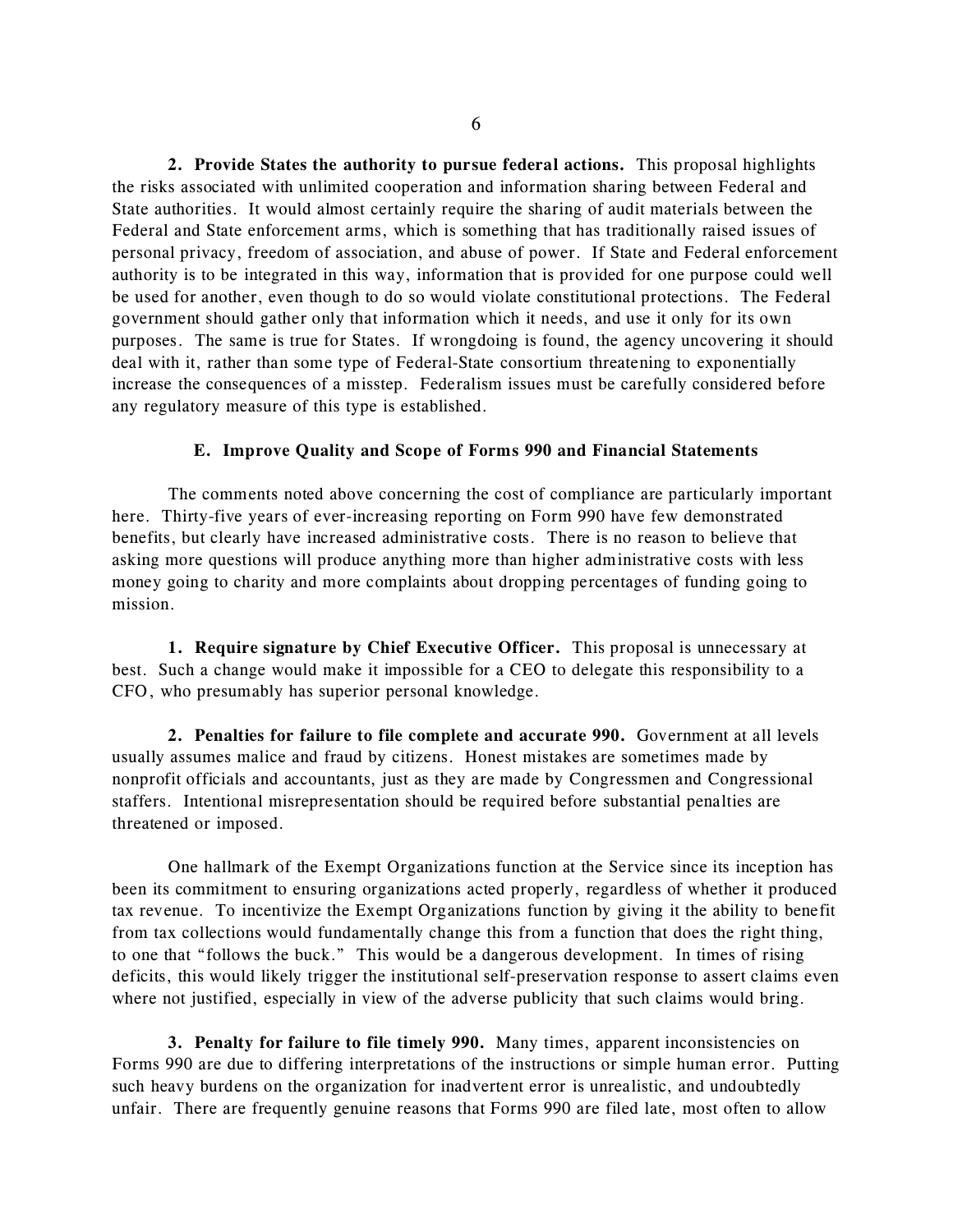correct information to be gathered. Accounting firms or other return preparers, many of whom answer the call when asked to perform these audits at reduced rates or entirely for free, require the allowable period of time for filing, with occasional extensions, in an attempt to do their job properly. Creating such a deadline would merely encourage rapid filing of incorrect information, with nonprofits playing the audit lottery.

**4. Electronic filing.** This more efficient way of providing ready information to the Service is a good idea. Making all filed information available to the States is a bad one. In NAACP v. Alabama, 357 U.S. 449 (1958), the Supreme Court recognized that donor and membership lists could be used by government or those gaining unauthorized access to government data bases to harass persons affiliated with unpopular groups. Sharing donor contribution information with State authorities, as well as with elements of the federal government outside the Service, would be a dangerous step.

**5. Standards for filing.** If the Committee and Treasury can develop reasonable rules relating to the accurate reporting of nonprofit finances, this would be a heroic feat, and could bring order out of chaos. When undertaking this step, the Committee should be aware that the costs associated with capturing information, reporting in greater detail and otherwise complying with the added rules called for in the discussion draft are often used by large charities to keep out new and smaller charities that cannot afford the administrative costs. Care should be taken to require expensive compliance actions only from groups whose gross receipts are large enough to absorb them without having to give up a substantial portion of their revenue. In other words, perhaps there should be a policy that limits the costs that government, at all levels, can impose upon nonprofits (say the same 10 percent mentioned by the discussion draft as the limit on acceptable administrative expense).

**6. Independent audits or reviews.** In addition to being unnecessarily burdensome, the proposed requirement that a tax-exempt organization with over \$250,000 in annual gross receipts change its independent auditing firm every five years would result in substantially higher auditing fees for the exempt organization. It always takes a new auditing firm significant time to become familiar with a new organization when it conducts an initial audit, *e.g.*, reviewing the organization's accounting system, computer programs, and internal controls. Curiously, a new auditing firm probably would be less able to spot problems than one which had experience with the organization. See comments to section E.5., *supra*.

**7. Enhanced disclosure of related organizations and insider transactions.** Requiring organizations to give up their confidentiality in seeking legal advice would discourage both boards and management from seeking advice. As often as not, requests for legal advice reveal that what is contemplated cannot and should not be done, normally leading to abandonment of the suggested course and adoption of an acceptable approach. If an organization wishes to rely upon opinion of counsel to protect it or its leaders from penalties, the opinion letter is expected to be shown to third parties, and will be drafted with that in mind. Not all opinions, however, are sought for this purpose, and only those designed to support exemption from a penalty should be subject to view even by the Service, let alone the public.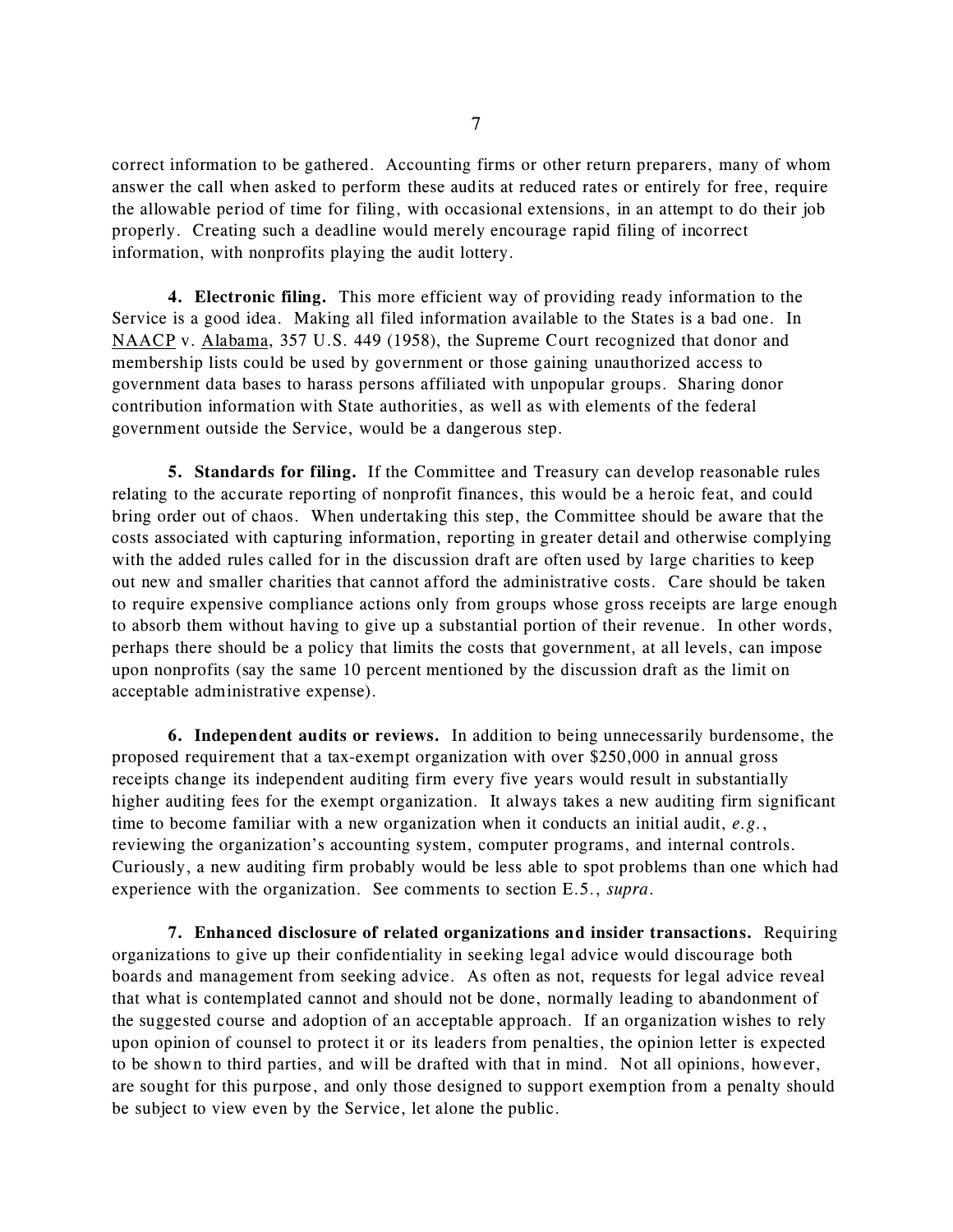**8. Disclosure of performance goals, activities, and expenses in Form 990 and in financial statements.** This suggestion infringes upon the existing State governmental regulatory role of internal management of nonprofits; for more of the same, see comments to section G, *infra*. There is no reason to believe that donors would rely upon this information in making decisions about giving; if they wanted this, they would let nonprofits know about it by refusing to give donations until this information were forthcoming. The only thing sure to come from this proposal would be more expense for more data that will either go unused or be manipulated by groups opposing or supporting a nonprofit to their own ends.

**9. Disclose investments of public charities.** It is not clear what, if any, legitimate goal this additional requirement would further.

#### **F. Public Availability of Documents**

**1. Disclosure of financial statements.** Curiously, this could put more pressure on auditors to "bend the rules," much as they did during the bull market of the 1990's; at the same time, it could open public accounting firms to private suits, thus further increasing the cost of audits.

**2. Web-site disclosure.** This would be a good suggestion only if it (a) were inexpensive to post such materials — as where Guidestar or the federal government agreed to do the publication  $-$  and (b) did not disadvantage the electronic medium by imposing required speech while printed media were exempt. Even if all media were to be subject to such a rule, it is not clear that such a mandatory speech requirement is supported by sufficiently strong government goals that could not be achieved by other means, such as requiring those who want the information to request it.

**3. Publication of final determinations.** Giving the Service the ability to disclose audit results would give them the ability to intimidate nonprofits into agreeing with their position or doing anything else the Service wished them to do under threat of publishing unfavorable conclusions to damage the nonprofit's image. If one believes such abuses cannot occur, the record of the SSS ("Special Services Staff"), which allegedly compiled the nonprofit enemies list under the Nixon Administration, should be researched.

**4. Require public disclosure of Form 990-T and affiliated organization returns.** It is clear the Staff believes that nonprofits must have absolute transparency in all matters to be accountable. Thus, mistakes in judgment, such as investing in poorly performing assets, or trying to start a new program that requires lots of start up capital but provides few returns, will be done in full public view. The criticism this would produce may discourage innovation. It would be simple to reduce the consequences for this type of mandatory disclosure to absurdity. For example, tax returns of public companies and private individuals, even of elected officials, are not subject to public scrutiny to avoid such embarrassment; why should the tax returns of nonprofits be different? Extending such forced disclosure to affiliated organizations (depending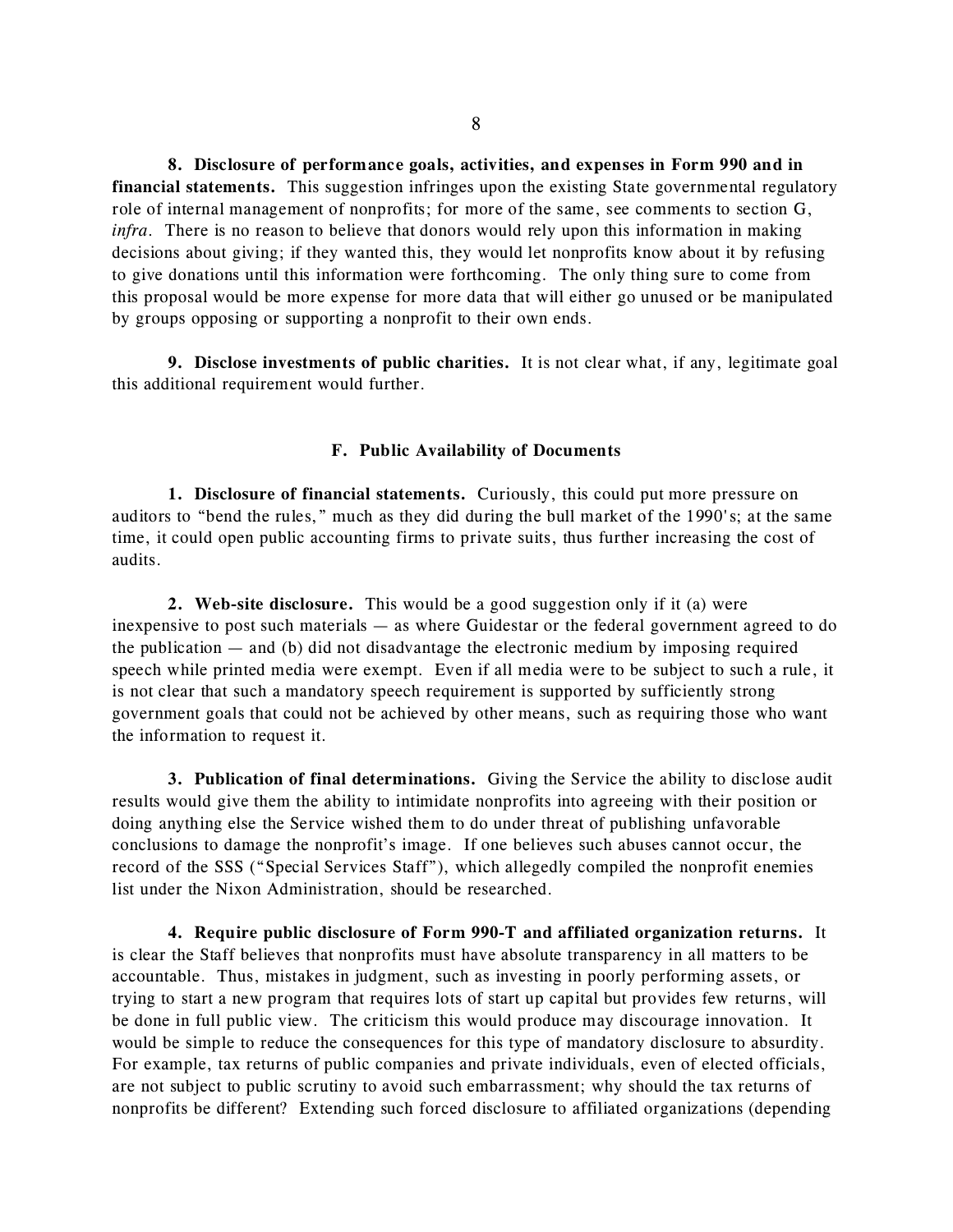upon the definition of that term) could make contractors think twice about providing services to nonprofits. Would this be in the public interest?

**5. Require public corporation filing of charitable giving return.** Corporations already get little benefit from charitable contributions, their deductions for which are limited to 10 percent of taxable income; most use their advertising budgets for charity for this reason. To create yet another disincentive to corporations to support charity would give them another excuse to shirk their responsibility to the community in which they operate.

## **G. Encourage Strong Governance and Best Practices for Exempt Organizations**

This entire section would preempt the role of State Attorneys General in setting the performance standards of nonprofit boards. But would the IRS even make the key determinations in this process? No. The discussion draft would farm the governmental duty of determining whether a nonprofit were tax exempt and properly run to "accredited" watchdog groups. Government agencies would also give preference to these private determinations in granting government contracts. This unprecedented preemption and delegation of government responsibility and authority to private institutions and individuals would be an unconstitutional arrogation of power to the Federal government, would constitute a denial of due process, and would delegate non-delegable government functions.

## **H. Funding of Exempt Organizations and for State Enforcement and Education**

Payment for the government's costs under the discussion draft would be laid at the doorstep of private foundations, the group least frequently in the news lately and, until recently, hailed by the Service as the most compliant segment of the nonprofit community. In the alternative, filing fees would be imposed that would further exacerbate the administrative cost problems faced by nonprofits under the proposals. Aside from the basic unfairness of either approach, the dollars it is estimated to raise would fall far short of what an active enforcement program would require. Even these costs, however, pale into insignificance next to the costs that compliance with these rules would place on nonprofits. In short, the resources to be extracted from the nonprofit community to provide added information and see to its proper use would far exceed any benefit that community or the public at large could reasonably expect to gain from the exercise. Were all of the funds to be raised by this proposal dedicated to enforcing current rules without imposing further costs of the nonprofit sector, the public would be far better served.

## **I. Tax Court Equity Authorities, Private Relator and Valuation**

**1. Tax Court Equity Authorities.** The proposal to invest the Tax Court, an Article I Court, *i.e.* a court of law (Freytag v. Commissioner, (501 U.S. 868 (1991)), but not necessarily